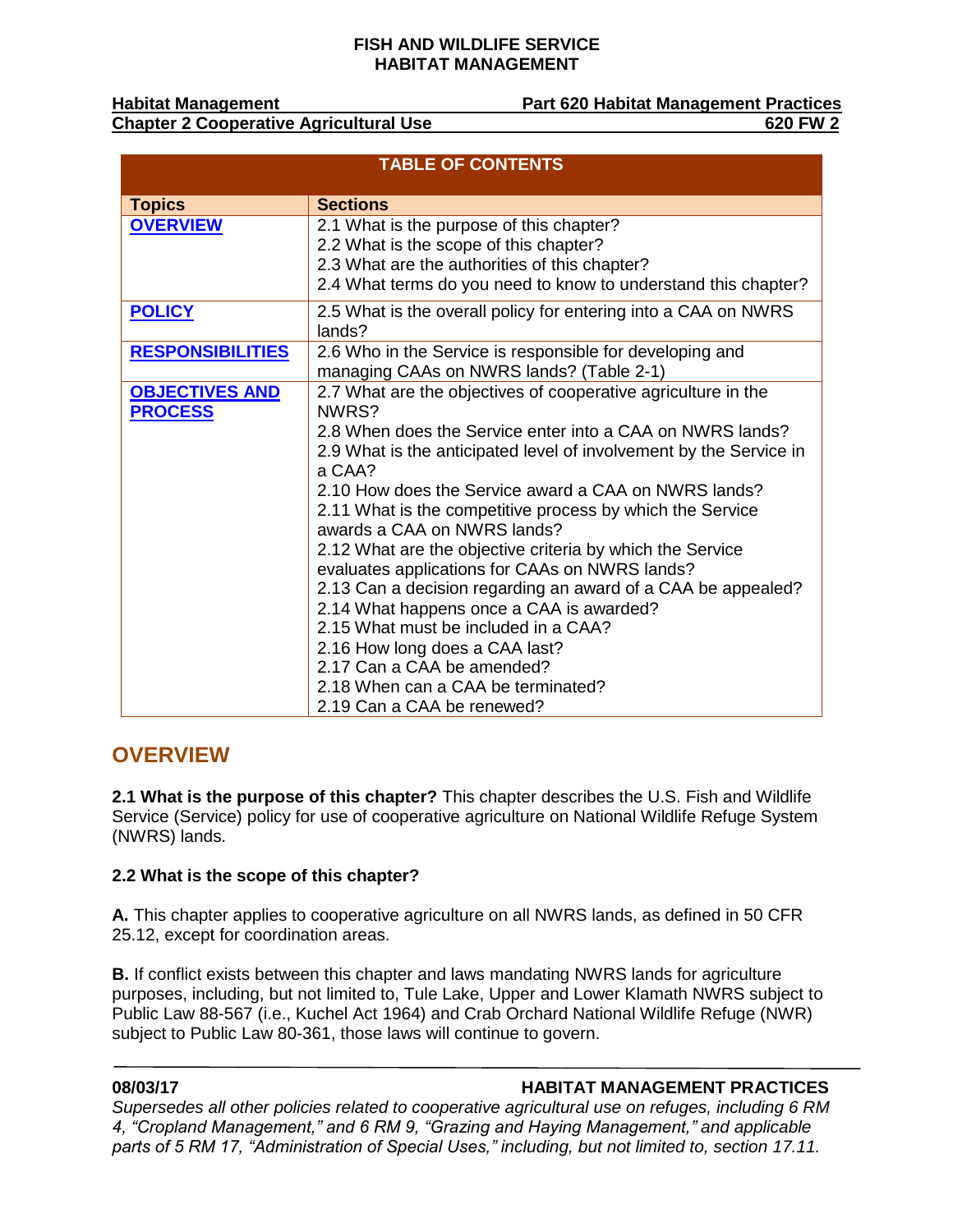| <b>Habitat Management</b>                     | <b>Part 620 Habitat Management Practices</b> |
|-----------------------------------------------|----------------------------------------------|
| <b>Chapter 2 Cooperative Agricultural Use</b> | 620 FW 2                                     |

**C.** The Service will respect the terms and conditions articulated in purchase agreements, deeds, or other legally binding agreements at the time of sale.

**D.** The Service will respect any existing Cooperative Agriculture Agreements (CAA) until the term of those agreements have ended or up to 5 years from when this policy was enacted, whichever comes first.

**E.** A CAA is not a financial assistance award and is not subject to the regulations at 2 CFR 200 or policy in parts 515 and 516 of the Fish and Wildlife Service Manual.

#### **2.3 What are the authorities for this chapter?**

**A.** Federal Grant and Cooperative Agreement Act (31 U.S.C. 6301–08).

**B.** Fish and Wildlife Coordination Act (16 U.S.C. 661–667e).

**C.** Migratory Bird Conservation Act (16 U.S.C. 715).

**D.** National Wildlife Refuge System Administration Act, as amended by the National Wildlife Refuge System Improvement Act (16 U.S.C. 668dd).

**E.** National Wildlife Refuge System Regulations, Economic Uses and Cooperative Land Management (50 CFR 29.1-2 (1960)).

**F.** Refuge Revenue Sharing Act (16 U.S.C. 715s).

**G.** 505 Departmental Manual (DM) 2, Procurement Contracts, Grant and Cooperative Agreements.

#### **2.4 What terms do you need to know to understand this chapter?**

**A. Agricultural practices.** Agricultural practices are defined as crop cultivation, haying, grazing, or the harvest of vegetative products, including plant life, growing with or without cultivation on NWRS lands.

**B. Cooperative agreements.** We use cooperative agreements as legal instruments when the relationship between the Service and a state, local government, or other recipient has the principal purpose of transferring a thing of value (use of NWRS property) from the Service to the other party to carry out a public purpose of support or stimulation authorized by U.S. law (wildlife conservation and refuge management), and we expect substantial involvement between the Service and the other party when carrying out the activity the agreement describes (cooperative agriculture). For cooperative agriculture in the NWRS, we use cooperative agreements, known as CAAs (see section 2.4D below) as the legal instruments to formalize the cooperative agreement between the Service and the cooperator.

**C. Cooperative agriculture.** Cooperative agriculture is when a person or entity uses agricultural practices on NWRS lands in support of objectives for target species or their associated habitats that represent the biological outcomes the Service desires, and there is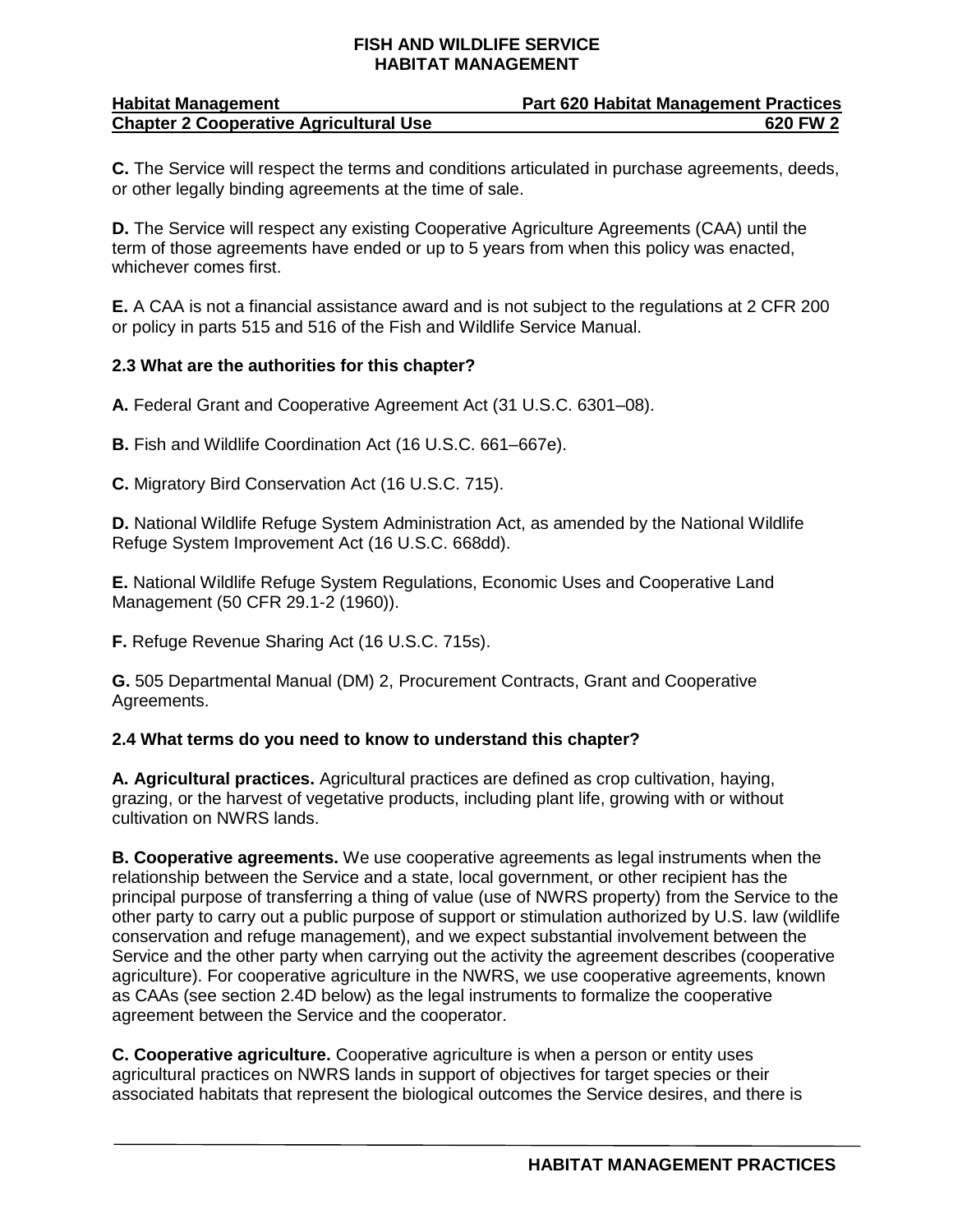| <b>Habitat Management</b>                     | <b>Part 620 Habitat Management Practices</b> |
|-----------------------------------------------|----------------------------------------------|
| <b>Chapter 2 Cooperative Agricultural Use</b> | 620 FW 2                                     |

substantial involvement between the Service and the person or entity (see section 2.9). Agricultural practices on NWRS lands that do not require substantial involvement (i.e., when the Service expects the person or entity to conduct agricultural practices without collaboration, participation, or intervention by the Service) are not considered cooperative agriculture and not subject to this chapter.

**D. Cooperative Agriculture Agreement (CAA).** A CAA is a cooperative agreement between the Service and a cooperator that describes the objectives, roles, responsibilities, terms, conditions of cooperative agriculture on NWRS land. They must be documented on [FWS Form](https://www.fws.gov/forms/display.cfm?number1=1300)  [3-1383-C.](https://www.fws.gov/forms/display.cfm?number1=1300)

**E. Cooperator.** A cooperator is any person or entity who the Service awards a CAA and who carries out cooperative agriculture on NWRS land under that agreement.

**F. Cost-sharing.** Cost-sharing is the portion of the costs for cooperative agriculture on NWRS lands that are borne by the cooperator. Cost-sharing can vary depending on the needs and objectives of the particular NWRS land. For example, the Service may provide the cooperator with the right to perform agricultural practices on NWRS land and a percentage of any resulting crop yield, as well as the ability to use Service water, equipment, or refuge staff. In exchange, the cooperator may provide the Service with labor, equipment, and materials; a percentage of any resulting crop yield; or maintenance, rehabilitation, or reestablishment of specific habitat conditions on NWRS lands.

## <span id="page-2-0"></span>**POLICY**

**2.5 What is the overall policy for entering into a CAA on NWRS lands?** Our policy is to use cooperative agriculture as a habitat management tool only in situations where we cannot meet our resource management objectives through maintenance, management or mimicking of natural ecosystem processes or functions. We implement cooperative agriculture on refuge lands through an open, competitive process, using a CAA between the Service and a cooperator.

## <span id="page-2-1"></span>**RESPONSIBILITIES**

**2.6 Who in the Service is responsible for developing and managing CAAs on NWRS lands?** See Table 2-1.

| Table 2-1: Responsibilities for Developing and Managing CAAs |                                                                                                                                                                  |  |
|--------------------------------------------------------------|------------------------------------------------------------------------------------------------------------------------------------------------------------------|--|
| These employees                                              | Are responsible for                                                                                                                                              |  |
| A. The Director                                              | Approving or declining to approve national policy on<br>procedures governing all uses of NWRS lands, including<br>cooperative agriculture activity through CAAs. |  |

### **08/03/17 HABITAT MANAGEMENT PRACTICES**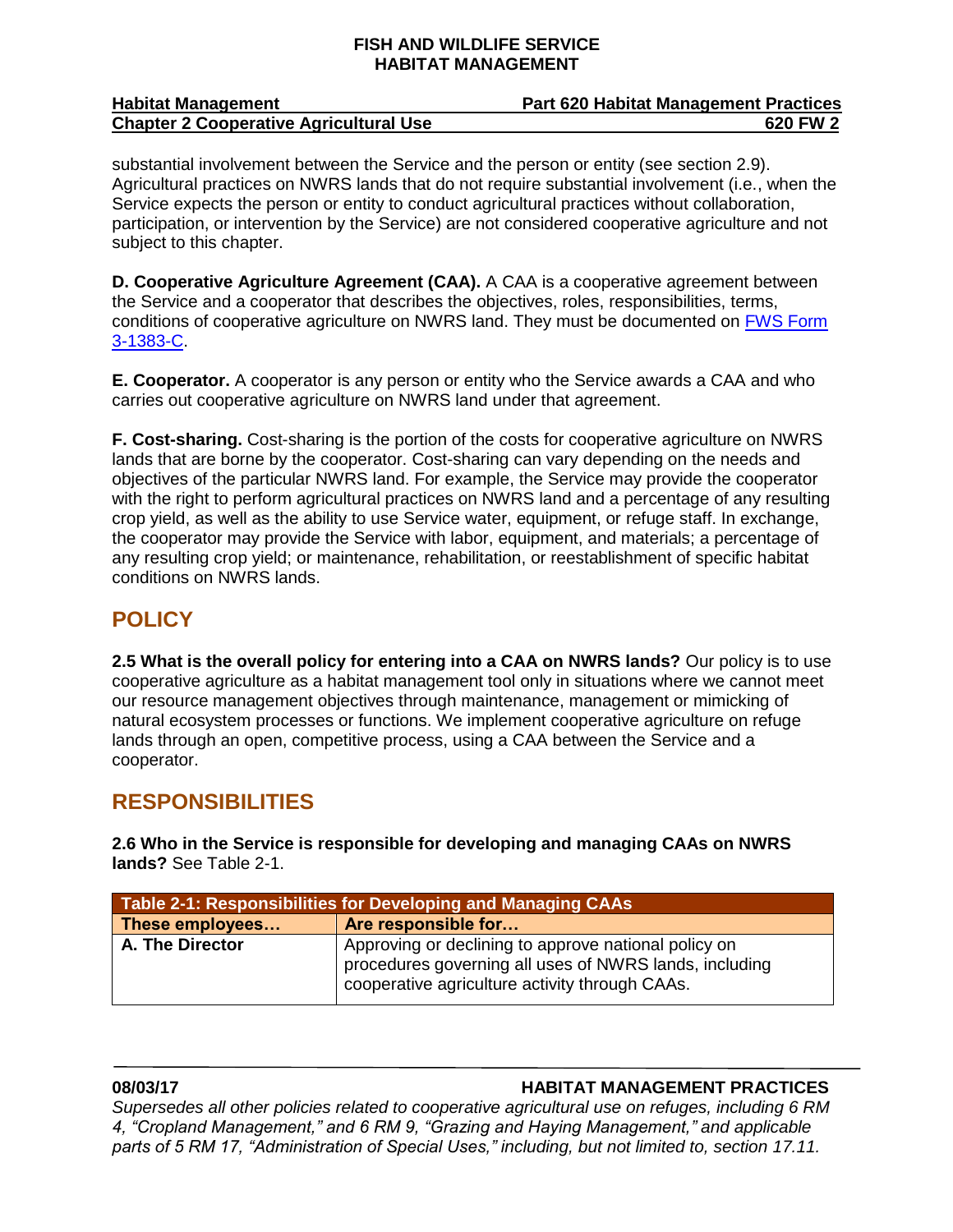| <b>Habitat Management</b>                                    | <b>Part 620 Habitat Management Practices</b>                                                                                                                                                                                                                             |
|--------------------------------------------------------------|--------------------------------------------------------------------------------------------------------------------------------------------------------------------------------------------------------------------------------------------------------------------------|
| <b>Chapter 2 Cooperative Agricultural Use</b>                | 620 FW 2                                                                                                                                                                                                                                                                 |
| Table 2-1: Responsibilities for Developing and Managing CAAs |                                                                                                                                                                                                                                                                          |
| These employees                                              | Are responsible for                                                                                                                                                                                                                                                      |
| <b>B. Regional Directors</b>                                 | Reviewing any appeals that are filed in accordance with 50<br>CFR 25.45                                                                                                                                                                                                  |
| C. Chief - NWRS                                              | (1) Overseeing the CAA program in the NWRS, and                                                                                                                                                                                                                          |
|                                                              | (2) Ensuring the NWRS complies with pertinent laws and<br>policies applicable to cooperative agriculture activity.                                                                                                                                                       |
| D. Regional Chiefs -<br><b>NWRS</b>                          | (1) Overseeing the CAA program in the Regions, and                                                                                                                                                                                                                       |
|                                                              | (2) Ensuring that all Refuge Supervisors are aware of pertinent<br>laws and policies applicable to cooperative agriculture activity<br>through CAAs.                                                                                                                     |
| <b>E. Refuge Supervisors</b>                                 | (1) Ensuring that all Project Leaders are aware of pertinent<br>laws and policies applicable to cooperative agriculture activity<br>through CAAs, and                                                                                                                    |
|                                                              | (2) Working with Regional Chiefs and Project Leaders as<br>needed to implement CAA policy.                                                                                                                                                                               |
| <b>F. Project Leaders</b>                                    | (1) Identifying when cooperative agriculture on NWRS lands is<br>appropriate, compatible, and necessary as outlined in the<br>comprehensive conservation plan, habitat management plan or<br>other appropriate plan to sustain desired levels of species<br>populations; |
|                                                              | (2) Developing the objective criteria under which the<br>Service will evaluate applications;                                                                                                                                                                             |
|                                                              | (3) Publishing notice of cooperative agricultural opportunities in<br>accordance with Service policy;                                                                                                                                                                    |
|                                                              | (4) Awarding CAAs in accordance with Service policy;                                                                                                                                                                                                                     |
|                                                              | (5) Documenting CAAs in accordance with Service policy,<br>which includes a signed CAA (FWS Form 3-1383-C);                                                                                                                                                              |
|                                                              | (6) Monitoring cooperator performance under the CAA and<br>preparing addenda (FWS Form 3-1383-C) when needed; and                                                                                                                                                        |
|                                                              | (7) Administering CAAs on the NWRS lands for which they are<br>responsible in compliance with pertinent laws and policies.                                                                                                                                               |

# <span id="page-3-0"></span>**OBJECTIVES & PROCESS**

**2.7 What are the objectives of cooperative agriculture in the NWRS?** The objectives for the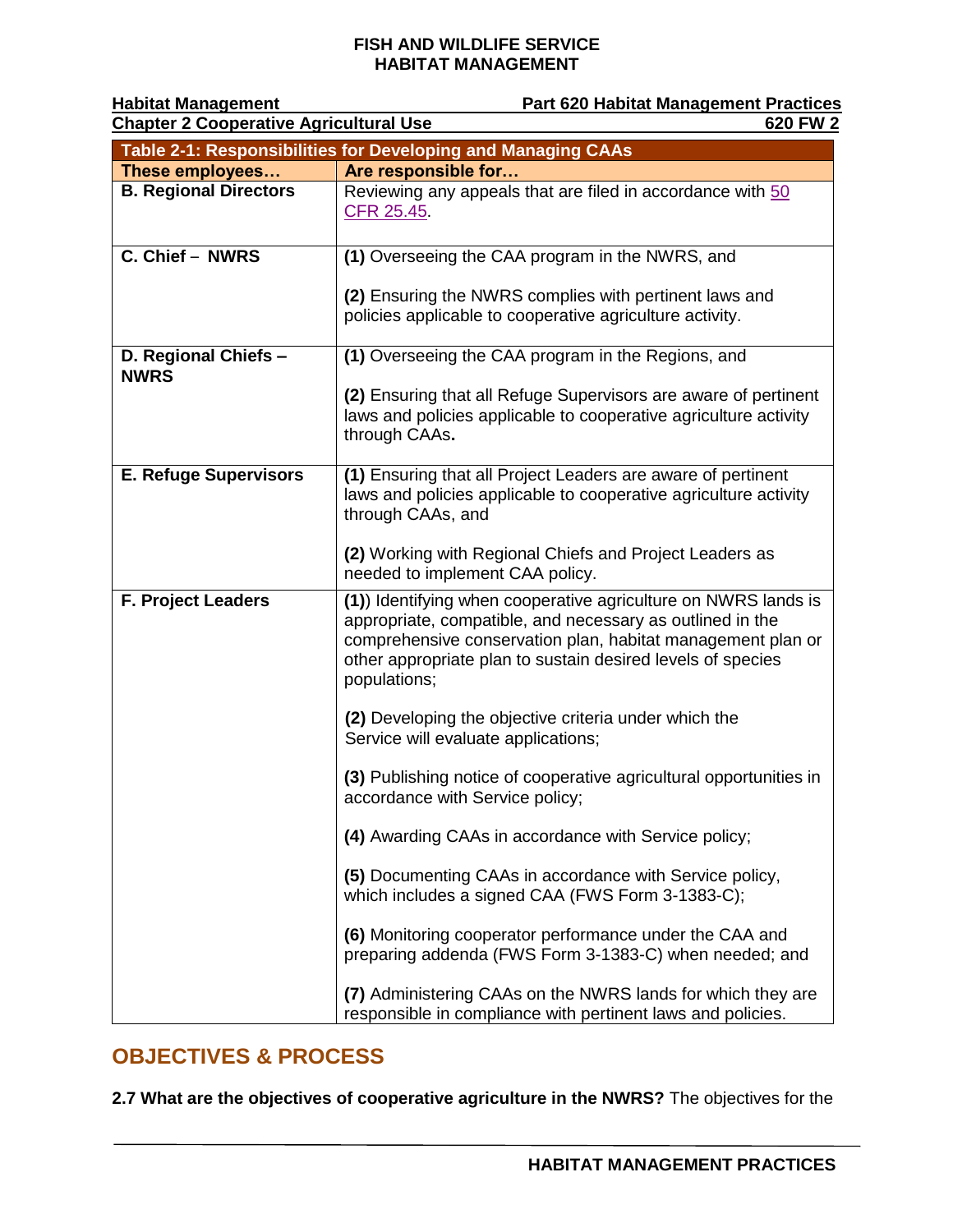| <b>Habitat Management</b>                     | <b>Part 620 Habitat Management Practices</b> |
|-----------------------------------------------|----------------------------------------------|
| <b>Chapter 2 Cooperative Agricultural Use</b> | 620 FW 2                                     |

use of cooperative agriculture in the NWRS are:

**A.** Production or modification of specific cover types or growing methods that meet the life history requirements of species for which we have established objectives (e.g., waterfowl production);

**B.** Production of foods for wildlife species for which we have established objectives; or

**C.** Maintenance, rehabilitation, or reestablishment of natural habitat.

**2.8 When does the Service enter into a CAA on NWRS lands?** The Service may enter into a CAA on NWRS lands when:

**A.** It is found to be an appropriate and compatible use of the NWRS lands, in accordance with Service procedures described in 603 FW 1 and 603 FW 2, respectively;

**B.** It is described as a management action in an approved plan, complies with the National Environmental Policy Act (NEPA) and other applicable laws and regulations, and sets explicit objectives for target species or their associated habitats that represent the biological outcomes the Service desires and to meet wildlife or habitat management objectives; and

**C.** Only when we cannot meet our resource management objectives through maintenance, management, or mimicking of natural ecosystem processes or functions of the particular NWRS land area in compliance with 601 FW 3.

**2.9 What is the anticipated level of involvement by the Service in a CAA?** A CAA, by its nature, requires substantial Service involvement. The Service and the cooperator will collaborate on developing a plan of operations with continued direction and monitoring by the Service; communicate on a regular basis (e.g., daily communications, monthly status updates, annual reviews) to ensure that the cooperative agricultural program is successful in assisting the NWRS lands to meet objectives for target species or their associated habitats and ensuring that the cooperator is attaining the agreed-upon incentives for engaging in cooperative agriculture on the NWRS lands; and coordinate to ensure the agricultural practices on NWRS lands are conducted in compliance with other Federal laws and policies.

**2.10 How does the Service award a CAA on NWRS lands**? The Service awards a CAA on NWRS lands through a competitive process based on objective criteria in compliance with applicable laws, regulations, and policy. See section 2.11 below.

### **2.11 What is the competitive process by which the Service awards a CAA on NWRS lands?**

**A. Notice of Cooperative Agricultural Opportunities.** To inform the public of potential cooperative agricultural opportunities on NWRS lands and to maintain transparency consistent with the customer service mandates prescribed in P.L. 106-107 and Department of the Interior's

### **08/03/17 HABITAT MANAGEMENT PRACTICES**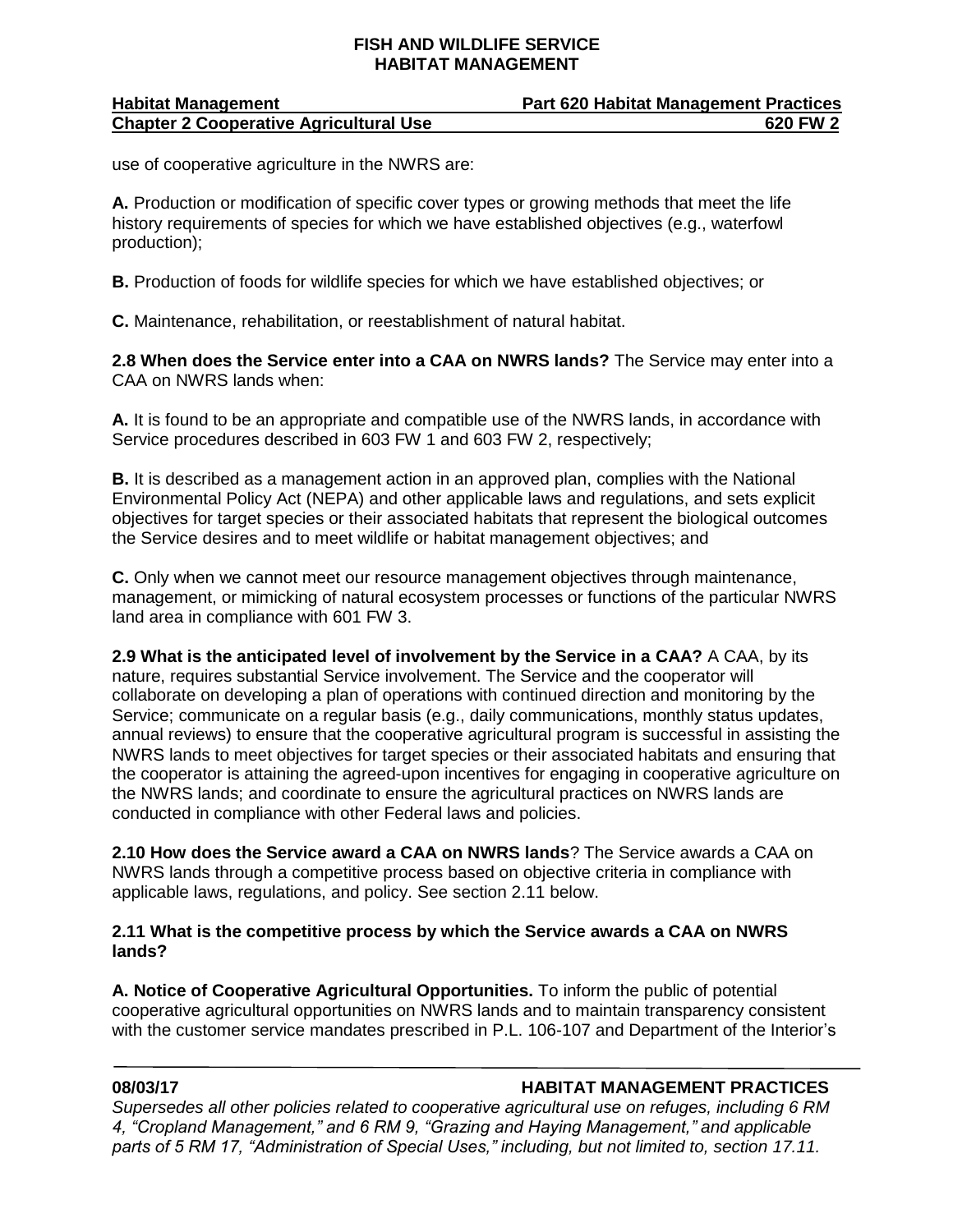| <b>Habitat Management</b>                     | <b>Part 620 Habitat Management Practices</b> |
|-----------------------------------------------|----------------------------------------------|
| <b>Chapter 2 Cooperative Agricultural Use</b> | 620 FW 2                                     |
|                                               |                                              |

policy, the Service must publish an annual Notice of Funding Opportunity (NOFO) on [Grants.gov.](http://www.grants.gov/) In addition to the NOFO on Grants.gov, we will publish a Notice of Cooperative Agricultural Opportunity (Notice) for any individual CAA on NWRS lands, as that opportunity becomes available, on the appropriate NWRS website (referenced in the NOFO), and we will publish notice through other channels of outreach locally, regionally, or nationally, as we may deem useful and appropriate for a particular opportunity. The Notice will include the following:

**(1)** A general description of the CAA, which may vary depending on the circumstances, and may include:

**(a)** A description of the purposes of the NWRS lands and resource management objectives in conformance with objectives in the NWRS land's comprehensive conservation plan, habitat management plan, or other appropriate plan;

**(b)** Descriptions of the proposed area for cooperative agriculture;

- **(c)** Availability of water for cooperative agriculture;
- **(d)** Proposed type(s) of cooperative agriculture;
- **(e)** Any restrictions on cooperative agriculture; and

**(f)** Proposed cost-sharing information or bids for payment in compliance with the Refuge Revenue Sharing Act;

**(2)** The objective criteria under which the Service will evaluate applications (see section 2.12);

**(3)** The date by which the Service must receive applications; and

**(4)** The details on how to apply for the CAA.

**B. Applications.** The applicant will use applicable sections of [FWS Form 3-1383-C](https://www.fws.gov/forms/display.cfm?number1=1300) to apply for the individual CAA. The Service will accept applications at the local refuge or complex office listed in the Notice in compliance with the terms and conditions in the Notice.

**C. Review of Applications.** The Service must score and rank each application based on objective criteria (see section 2.12), and select the most qualified applicant.

**D. Notification of Award.** The Service will notify all applicants individually and in a timely manner about to whom we awarded the CAA. We must also notify unsuccessful applicants about why they were unsuccessful and of their right to appeal any adverse decision in accordance with [50 CFR 25.45.](http://www.ecfr.gov/)

### **2.12 What are the objective criteria by which the Service evaluates applications for CAAs on NWRS lands?**

**A.** Objective criteria may vary depending on the needs and objectives of the NWRS lands. We will post the objective criteria by which we will evaluate an application as part of the Notice (see section 2.11A).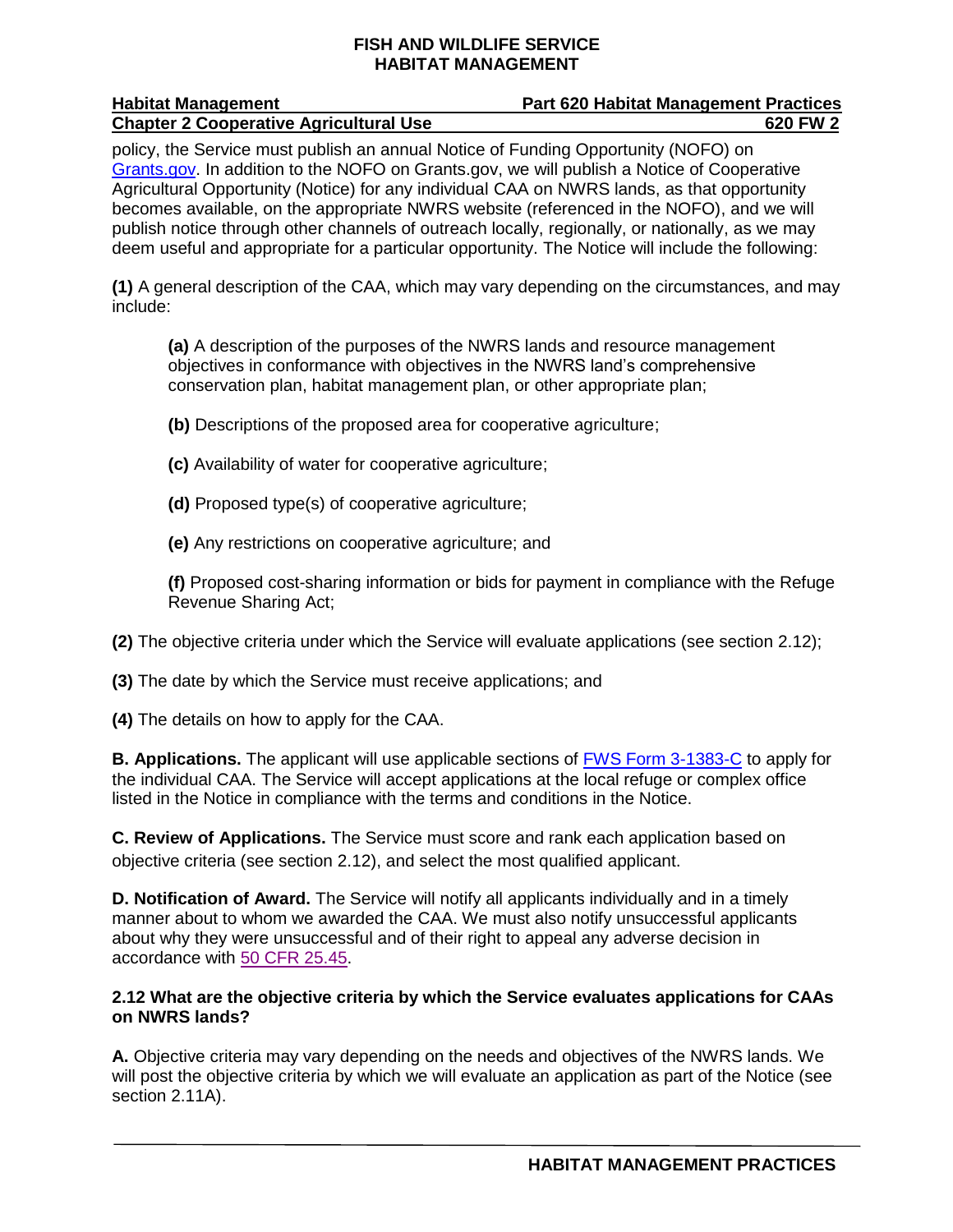| <b>Habitat Management</b>                     | <b>Part 620 Habitat Management Practices</b> |
|-----------------------------------------------|----------------------------------------------|
| <b>Chapter 2 Cooperative Agricultural Use</b> | 620 FW 2                                     |

**B.** Objective criteria may include:

**(1)** Experience in the type of agricultural opportunity posted, especially personal experience on NWRS lands or comparable land;

**(2)** Experience and ability to successfully cultivate crops or produce specific cover types or growing methods that meet the life history requirements of species for which we have established objectives under Service or similar restrictions;

**(3)** Having the proper equipment, materials, labor, or other resources to participate in the costsharing nature of a CAA; and

**(4)** Other objective criteria necessary to ensure the cooperative agriculture meets the resource management objectives of the NWRS lands.

**2.13 Can a decision regarding an award of a CAA be appealed?** Yes. The decision regarding an award of a CAA may be appealed in compliance with 50 CFR 25.45.

**2.14 What happens once a CAA is awarded?** Once a CAA has been awarded, the Service and the cooperator will work together to finalize the terms and conditions of the CAA (see section 2.15).

**2.15 What must be included in a CAA?** A CAA must be documented on [FWS Form 3-1383-C,](https://www.fws.gov/forms/display.cfm?number1=1300) and must include the following:

**A.** The statutory authority under which the CAA has been entered into, including U.S. Code citation(s);

**B.** The Program Code (e.g., Catalog of Federal Domestic Assistance (CFDA) number) and a brief summary of the purpose of the cooperative agriculture opportunity;

**C.** Objectives and acreage for cooperative agriculture based on conformance with explicit objectives in the NWRS land's comprehensive conservation plan, habitat management plan, or other appropriate plan;

**D.** Agreed upon cost-sharing between the parties or payment required to the Service;

**E.** Plan of Operations outlining the terms and conditions of the cooperator's access on and use of NWRS lands and property;

**F.** The degree of involvement of the parties, including the frequency of communications and meetings between the parties, as well as the frequency of review and revision of the Plan of Operations;

#### **08/03/17 HABITAT MANAGEMENT PRACTICES**